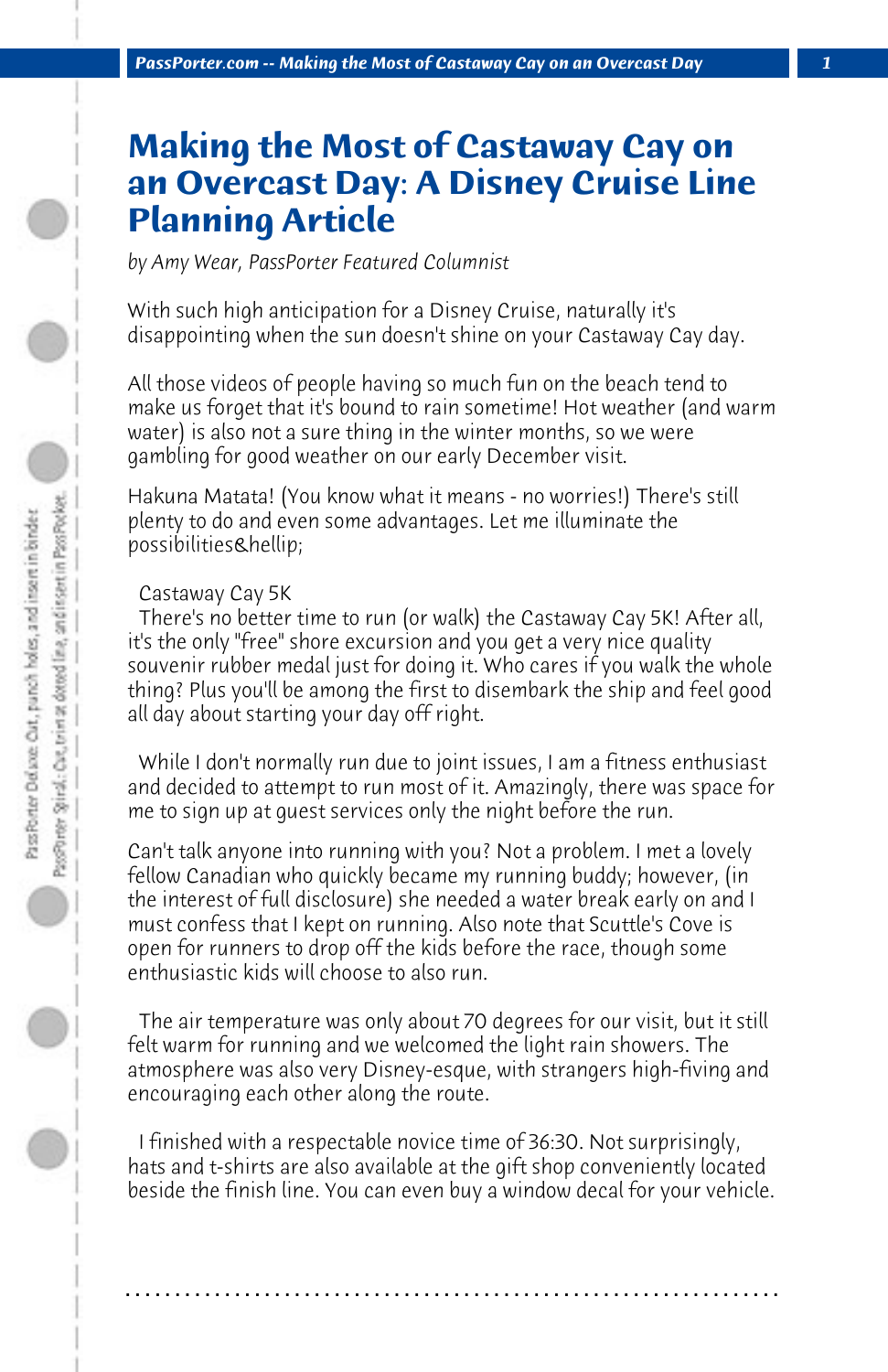Short lines for everything!

 No need to worry about a line for all those must-get photos! We waited seconds for coveted photos with Minnie and Goofy in their beach wear and narrowly missed catching Mickey and Pluto as well. Back by the ship, Captain Jack Sparrow had no line-up and families waited only moments for professional photos with the ship in the background.

 Hungry? Just head on over to Cookie's BBQ for lunch. No line-up again and the eating area is covered. The food alone was worth the visit to the island, with options ranging from salads, fresh fruit, burgers, corn on the cob, chili, and more. I was pleased to see veggie burgers available upon request and can confirm they were very tasty.

 Looking for a special souvenir? You can have your pick. Seasoned Castaway Club members often warn that the gift shops on the island will sell out of popular merchandise early on busy days. This was not an issue for our visit at all. Towels, t-shirts, and other souvenirs with "Castaway Cay" on them are simply a must!

#### Have your pick of beach chairs and hammocks!

 That's right. No vying for the perfect spot or wishing you could score a hammock. Take ten because no one will notice! Our daughters spent their first hour on the island swinging in the hammocks. I must admit they were too low to the ground for my comfort.

### Port Adventures Canceled (hooray, more souvenirs!)

 Admittedly, my hubby and daughter were disappointed to have their parasailing adventure canceled. They had prepared by watching YouTube videos of others sailing over Castaway Cay and talked about it for months. I warned them, though, that this experience is highly weather dependent and canceled more often than not. At the end of a cruise, however, a \$204 U.S. credit is a nice bonus!

#### You were planning to get wet anyway & hellip;

 My hubby came prepared with his snorkel gear, so rain and cool temps weren't going to get in the way. He spent hours in the water finding huge tropical fish. Our girls took turns with him and, surprisingly, our youngest stayed in the cool water with him for two hours after the rest of us decided to head back to the ship to warm up.

#### Something for everyone

 While I only get wet when the water is warm and sunshine will be there to greet me afterwards, snorkeling in the intermittent rain was a highlight of the trip for my hubby and daughters. Grampy especially enjoyed the barbeque and Nannie never misses an opportunity to shop in more Disney gift shops. As for me, my Castaway Cay 5K medal and

**. . . . . . . . . . . . . . . . . . . . . . . . . . . . . . . . . . . . . . . . . . . . . . . . . . . . . . . . . . . . . . . . . .**